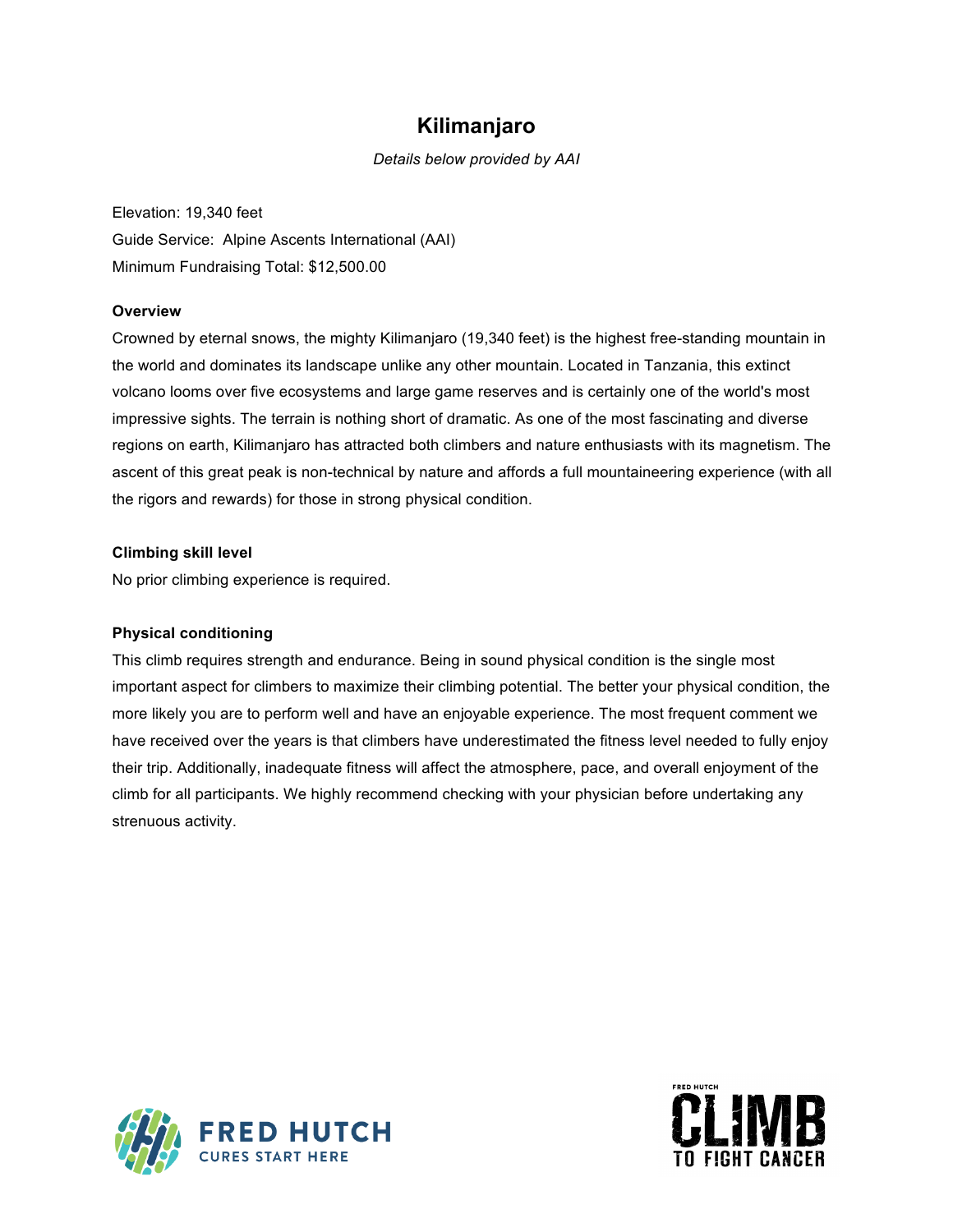# **Kilimanjaro Climb Itinerary**

*Details below provided by AAI*

**Day 1**: Depart country of origin for Kilimanjaro International Airport, Tanzania. (JRO).

**Day 2**: Arrive in Tanzania. Airport pick-up and transfer to hotel in Arusha, Tanzania.

**Day 3**: Rest day. We spend the day relaxing after our international flights. Sightseeing and shopping around the city or at the Cultural Heritage Center. Upon return we have a thorough equipment check and orientation including principles of Leave No Trace environmental ethics. Overnight at hotel.

**Day 4**: We travel by Land Cruiser to the Machame trailhead, winding through coffee fields and small forests of ferns and flowers. After registering with the park service, we meet our porters from the Chagga Tribe, indigenous to the slopes of Kilimanjaro. They are an integral part of our African journey and become friends and provide insight into their culture and society. Our climb begins on the edge of a rain forest (elevation 5,800 feet). Below the watchful eyes of the monkeys, we trek seven hours to the Machame Camp (10,000 feet) and set camp for the night.

**Day 5**: Leave the Machame Hut, cross a small valley and begin our ascent. The environment changes from heath forest to moorlands. These moorlands are littered with two species of giant groundsel, Senecios and Lobelia. Halfway up the trail, we meet a river gorge and ascend across the Shira Plateau (12,300 feet). We sleep at Shira Camp.

**Day 6**: Today we climb to 14,800 feet while crossing a ridge and view the plains far below. Here we eat lunch and admire the ancient glacier ice of the Breach Wall , and pass the looming lava tower (with an optional scramble to the top) before dropping to our 12,800 foot campsite at Great Barranco.

**Day 7**: We climb up and over the Great Barranco Wall, topping out at about 14,500 feet before dropping to our camp at the Karanga River at about 13,000 feet. This completes another day of acclimatization as we pass below the famous Breach Wall, the largest ice and rock face in Africa. The Breach Wall climbing route, known as "The Icicle," was first climbed in the early 1970s by Reinhold Messner. Daytime temperatures can reach 80°F, while evening temperatures often drop below freezing.

**Day 8**: From the Karanga River, we climb about five to six hours to our high camp at Barafu (14,650 feet),